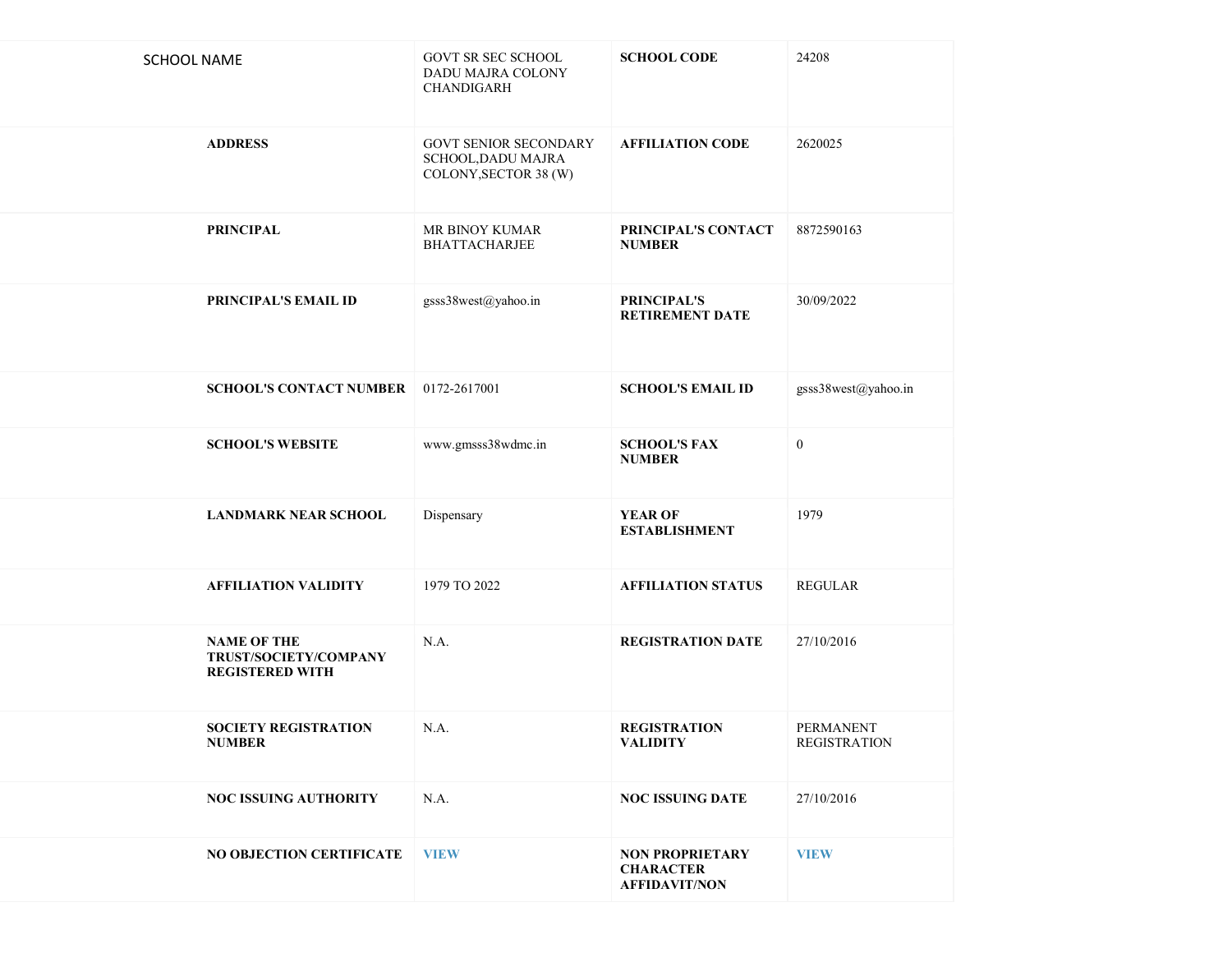|                                                                                     |                | <b>PROFIT COMPANY</b><br><b>AFFIDAVIT</b>          |                |
|-------------------------------------------------------------------------------------|----------------|----------------------------------------------------|----------------|
| <b>WHETHER SCHOOL IS</b><br><b>RUNNING MORNING/</b><br><b>EVENING/DOUBLE SHIFT?</b> | Double Shift   | <b>CURRENTLY RUNNING</b><br><b>CLASSES FROM</b>    | $\overline{1}$ |
| WHETHER OFFERED<br><b>VOCATIONAL/SKILL</b><br><b>SUBJECTS?</b>                      | N <sub>0</sub> | <b>EXAMINATION CENTER</b><br><b>NUMBER, IF ANY</b> | 816053         |

## BASIC DETAILS

24208--GOVT SR SEC SCHOOL DADU MAJRA COLONY CHANDIGARH Dated : 22/03/2022

### FACULTY DETAILS 24208--GOVT SR SEC SCHOOL DADU MAJRA COLONY CHANDIGARH Dated : 29/09/2021

| <b>TOTAL NUMBER OF TEACHERS (ALL CLASSES)</b>                                                                                | 64         | <b>NUMBER OF PGTs</b>                       |
|------------------------------------------------------------------------------------------------------------------------------|------------|---------------------------------------------|
| <b>NUMBER OF TGTs</b>                                                                                                        | 34         | <b>NUMBER OF PRTs</b>                       |
| <b>NUMBER OF PETs</b>                                                                                                        |            | <b>OTHER NON-TEACHING STAFF</b>             |
| NUMBER OF MANDATORY TRAINING QUALIFIED TEACHERS                                                                              | 64         | <b>NUMBER OF TRAININGS ATTENDED</b><br>YEAR |
| WHETHER SPECIAL EDUCATOR APPOINTED?                                                                                          | YES        | <b>WHETHER COUNSELLOR AND WEI</b>           |
| HAS MANDATORY TRAINING OF TEACHERS AS PER THE TRAINING POLICY (SECTION-16 OF AFFILIATION BYE-LAWS) BEEN<br><b>COMPLETED?</b> | <b>YES</b> | <b>NUMBER OF NTTs</b>                       |
| <b>STUDENT DETAILS</b>                                                                                                       |            |                                             |

24208--GOVT SR SEC SCHOOL DADU MAJRA COLONY CHANDIGARH Dated : 19/03/2022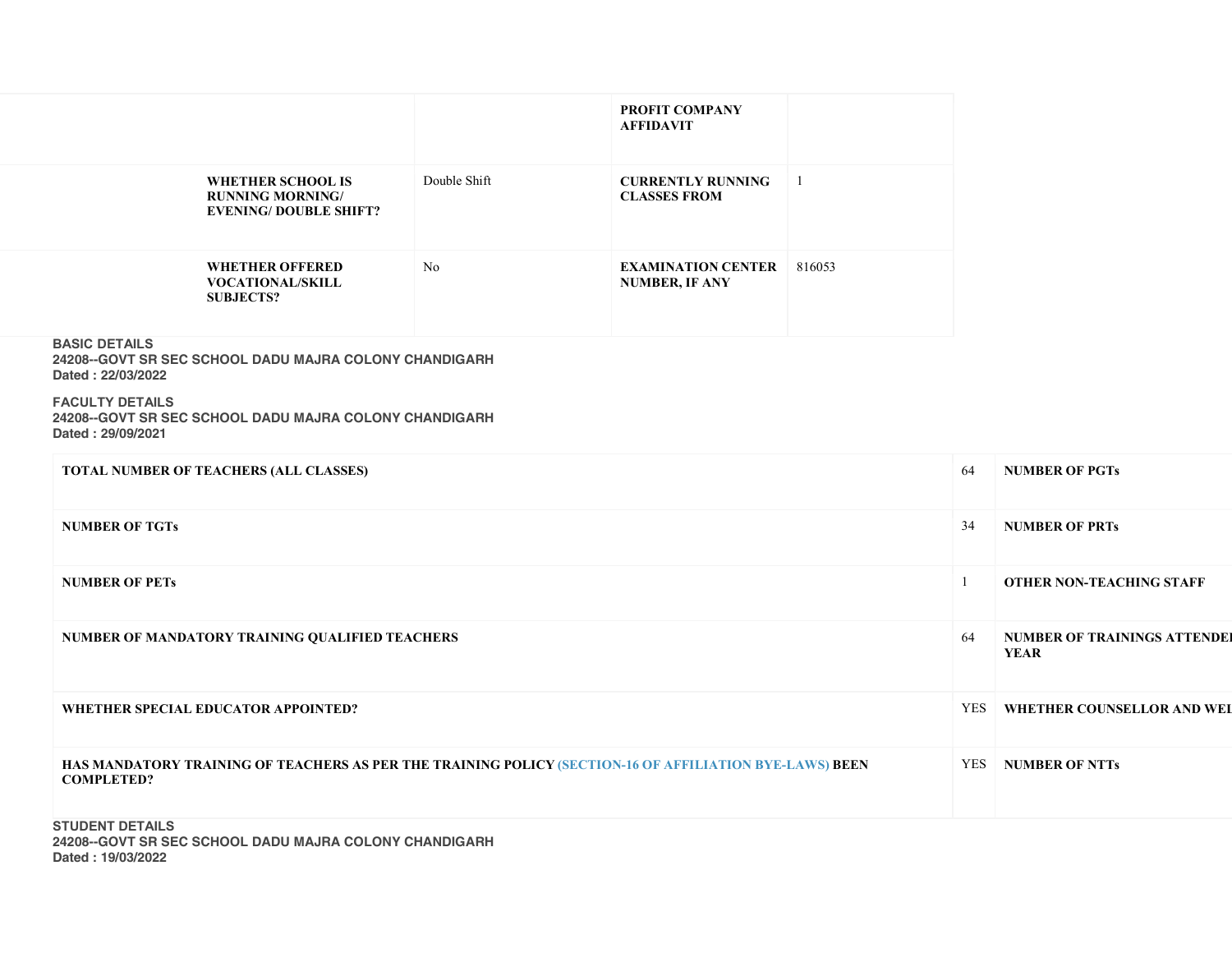| <b>CLASS</b>            | TOTAL NUMBER OF SECTIONS | TOTAL PER CLASS INTAKE | TOTAL NUMBER OF STUDENTS |
|-------------------------|--------------------------|------------------------|--------------------------|
| $\vert$ 1               | $\overline{2}$           | $80\,$                 | 65                       |
| $\overline{\mathbf{2}}$ | $\overline{2}$           | $80\,$                 | 82                       |
| $\mathbf{3}$            | $\overline{2}$           | $80\,$                 | $81\,$                   |
| $\overline{\mathbf{4}}$ | $\overline{2}$           | $80\,$                 | 73                       |
| $\overline{\mathbf{5}}$ | $\overline{2}$           | $120\,$                | $87\,$                   |
| $6\phantom{.}$          | $\mathbf{3}$             | 135                    | 113                      |
| $\overline{7}$          | $\overline{3}$           | 135                    | 102                      |
| $\boldsymbol{8}$        | $\overline{4}$           | 180                    | 145                      |
| $\overline{9}$          | $\overline{4}$           | 180                    | 145                      |
| <b>10</b>               | $\overline{3}$           | 180                    | 134                      |
| 11                      | $12\,$                   | 540                    | 411                      |
| 12                      | $\overline{9}$           | 405                    | 363                      |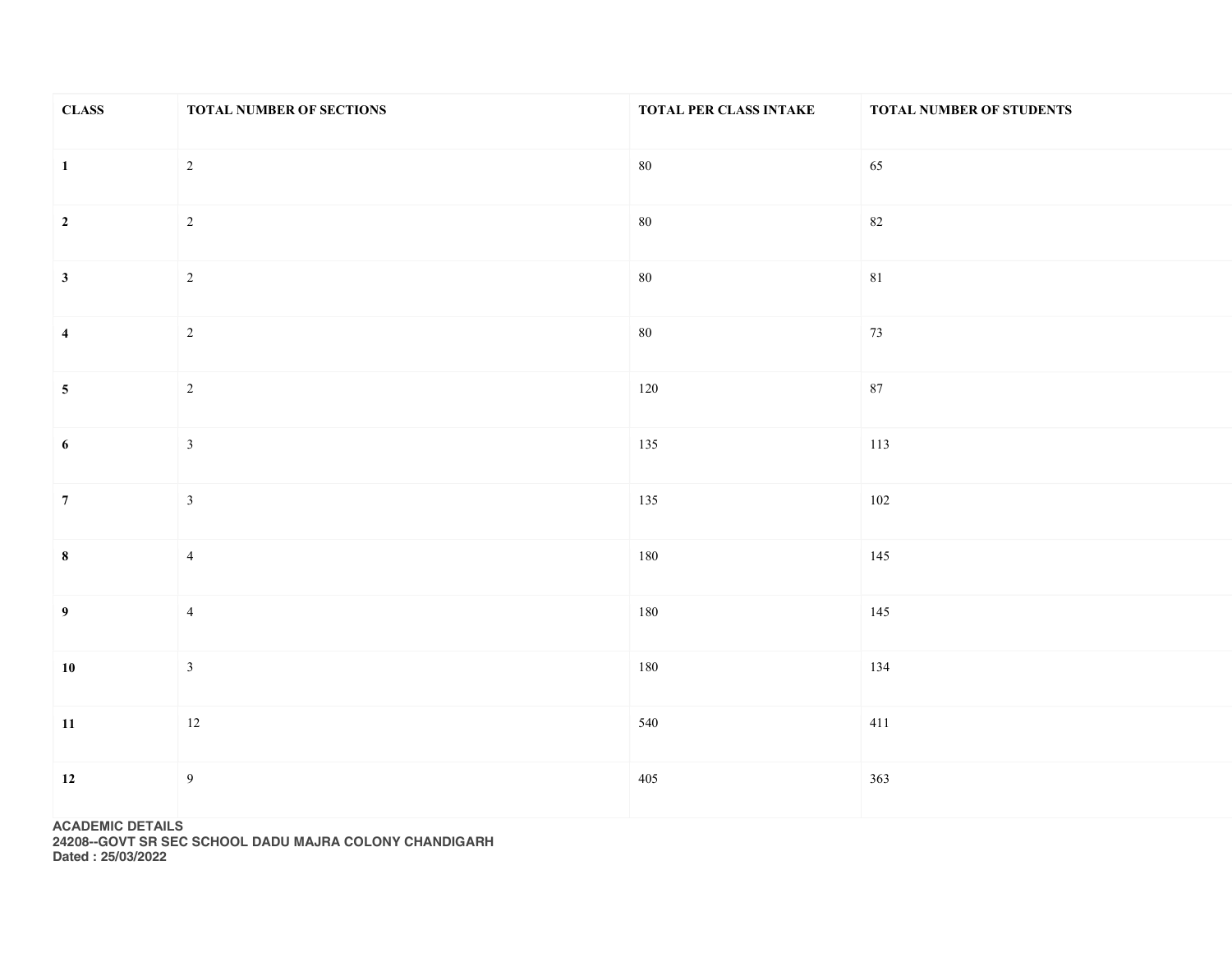| <b>SUBJECTS OFFERED FOR CLASS 10</b>                                                                                                                                                                                               | <b>SUBJECTS OFFERED FOR CLASS 12</b>                                                                                                                                                                              |
|------------------------------------------------------------------------------------------------------------------------------------------------------------------------------------------------------------------------------------|-------------------------------------------------------------------------------------------------------------------------------------------------------------------------------------------------------------------|
| 165---COMPUTER APPLICATIONS<br>184---ENGLISH LANG & LIT.<br>002---HINDI COURSE-A<br>004---PUNJABI<br>041---MATHEMATICS<br>049---PAINTING<br>064---HOME SCIENCE<br>086---SCIENCE<br>087---SOCIAL SCIENCE<br>241---MATHEMATICS BASIC | 030---ECONOMICS<br>049---PAINTING<br>028---POLITICAL SCIENCE<br>027---HISTORY<br>048---PHYSICAL EDUCATION<br>104---PUNJABI<br>039---SOCIOLOGY<br>034---HIND MUSIC.VOCAL<br>302---HINDI CORE<br>301---ENGLISH CORE |
| INFRACTRUCTURE RETAILS                                                                                                                                                                                                             |                                                                                                                                                                                                                   |

#### INFRASTRUCTURE DETAILS

24208--GOVT SR SEC SCHOOL DADU MAJRA COLONY CHANDIGARH

| Dated: 19/03/2022 |  |
|-------------------|--|
|-------------------|--|

| <b>TOTAL NUMBER OF SITES OF SCHOOL</b>      |                | <b>TOTAL NUMBER OF BUILDING BLOCKS</b>    |
|---------------------------------------------|----------------|-------------------------------------------|
| TOTAL AREA OF SCHOOL IN SQUARE METRES       | 41600          | <b>TOTAL NUMBER OF PLAYGROUNDS</b>        |
| TOTAL AREA OF PLAYGROUND IN SQUARE METRES   | 21920          | <b>TOTAL NUMBER OF ROOMS</b>              |
| <b>TOTAL NUMBER OF SMALL-SIZED ROOMS</b>    | $\overline{4}$ | <b>TOTAL NUMBER OF MEDIUM-SIZED ROOMS</b> |
| <b>TOTAL NUMBER OF LARGE-SIZED ROOMS</b>    | 47             | <b>TOTAL NUMBER OF MALE REST ROOM</b>     |
| <b>TOTAL NUMBER OF FEMALE REST ROOM</b>     |                | <b>NUMBER OF GIRLS TOILET</b>             |
| <b>NUMBER OF BOYS TOILET</b>                | 8              | NUMBER OF TOILETS FOR DIFFERENTLY ABLED P |
| <b>NUMBER OF WASHROOMS FOR FEMALE STAFF</b> |                | <b>NUMBER OF WASHROOMS FOR MALE STAFF</b> |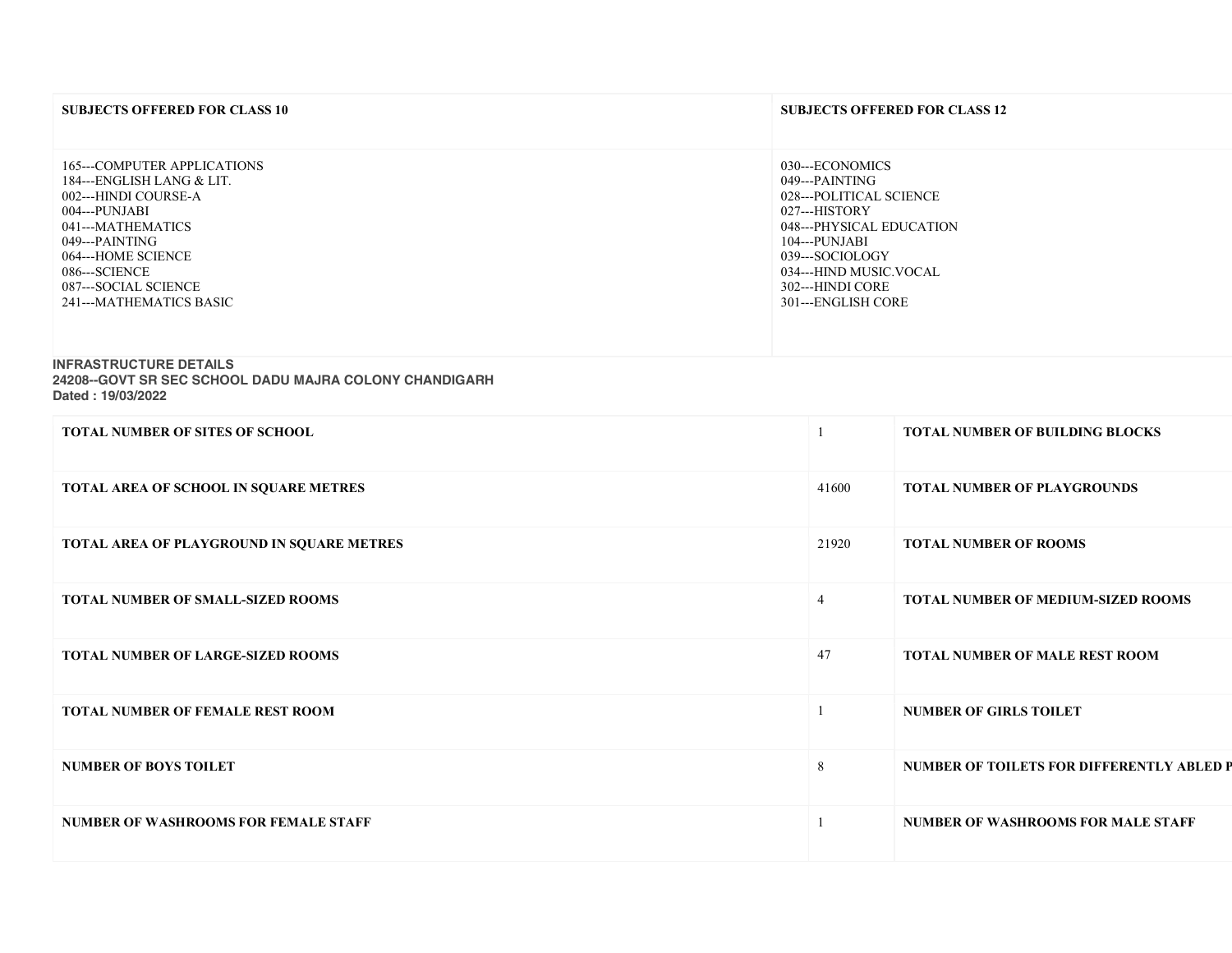| <b>TOTAL NUMBER OF SITES OF SCHOOL</b>        | $\mathbf{1}$   | <b>TOTAL NUMBER OF BUILDING BLOCKS</b>    |
|-----------------------------------------------|----------------|-------------------------------------------|
| <b>TOTAL NUMBER OF LIBRARIES</b>              | $\mathbf{1}$   | <b>NUMBER OF LABORATORIES</b>             |
| <b>TOTAL NUMBER OF STUDENT CANTEENS</b>       | $\mathbf{1}$   | <b>TOTAL NUMBER OF STAFF CANTEENS</b>     |
| <b>NUMBER OF WATER PURIFIERS/ROS</b>          | $\overline{4}$ | <b>NUMBER OF AUDITORIUMS</b>              |
| <b>NUMBER OF LIFTS/ELEVATORS</b>              | $\mathbf{0}$   | <b>NUMBER OF DIGITAL CLASSROOMS</b>       |
| DOES THE SCHOOL HAVE HOSTEL FACILITY          | NO.            | DOES THE SCHOOL HAVE GUARDS EMPLOYED FO   |
| DOES THE SCHOOL HAVE FIRE EXTINGUISHERS       | <b>YES</b>     | DOES THE SCHOOL HAVE SPRINKLERS           |
| DOES THE SCHOOL HAVE CCTV CAMERAS INSTALLED?  | <b>YES</b>     | IS THE SCHOOL EXAMINATION CENTER OF CBSE? |
| TOTAL NUMBER OF COMPUTERS IN ALL COMPUTER LAB | 30             | DOES THE SCHOOL HAVE WEB SERVERS          |
| DOES THE SCHOOL HAVE A BOUNDARY WALL?         | <b>YES</b>     | IS YOUR SCHOOL BARRIER FREE/ HAS RAMPS?   |
| DOES THE SCHOOL HAVE CLINIC FACILITY?         | NO.            | DOES THE SCHOOL HAVE A STRONG ROOM?       |
| DOES THE SCHOOL HAVE A GYMNASIUM?             | NO.            | IS YOUR SCHOOL WI-FI ENABLED?             |
| PROVISION OF WEB BASED LEARNING PROGRAMS?     | $_{\rm NO}$    | DOES THE SCHOOL HAVE FIRE ALARMS?         |
| <b>DOES THE SCHOOL HAVE SPORTS FACILITY?</b>  | <b>YES</b>     | DOES THE SCHOOL HAVE INDOOR GAMES FACILIT |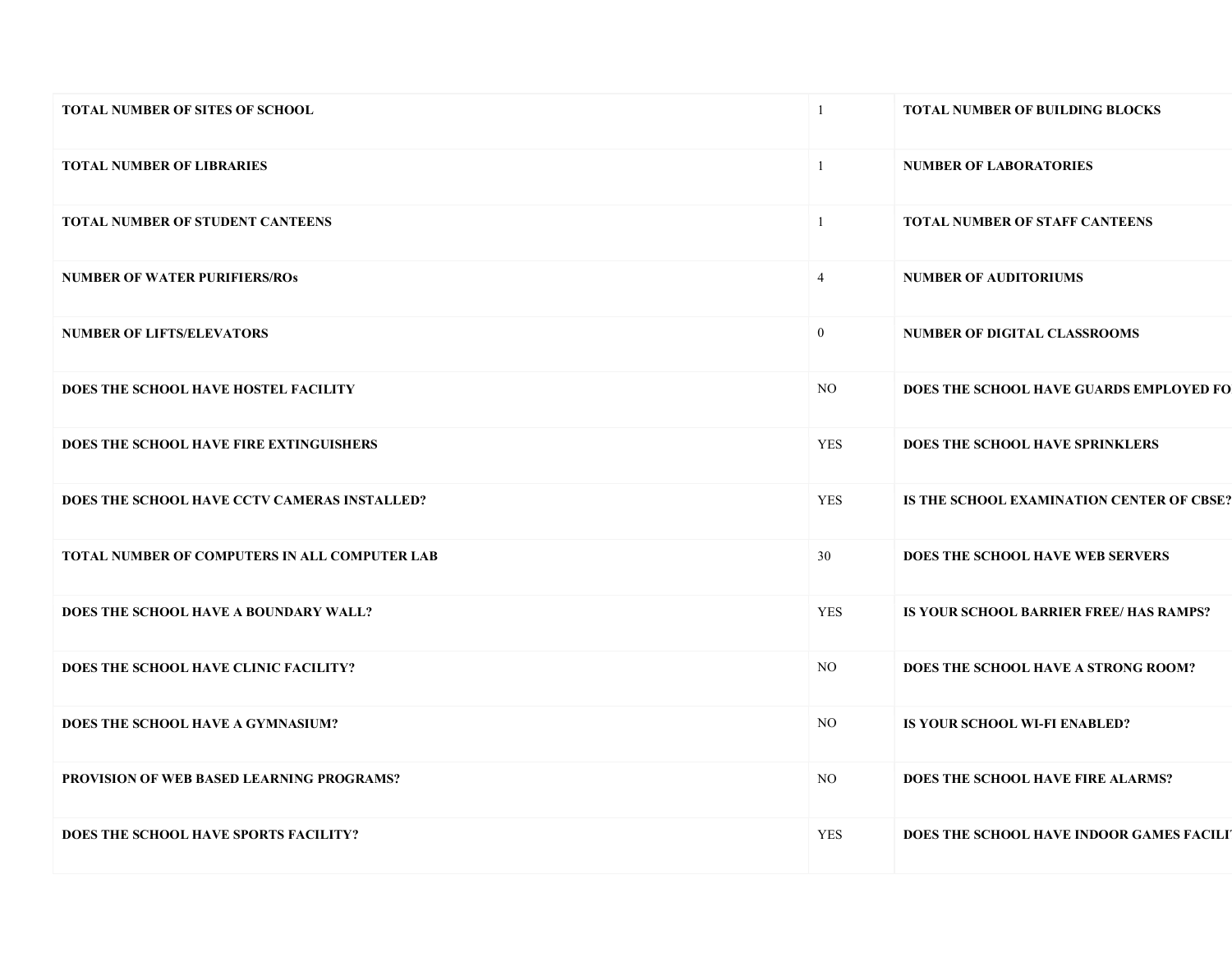| <b>TOTAL NUMBER OF SITES OF SCHOOL</b>                                                                                               |                   | <b>TOTAL NUMBER OF BUILDING BLOCKS</b>                         |
|--------------------------------------------------------------------------------------------------------------------------------------|-------------------|----------------------------------------------------------------|
| DOES THE SCHOOL HAVE A SWIMMING POOL?                                                                                                | NO.               | DOES THE SCHOOL HAVE DANCE/MUSIC FACILITY                      |
| <b>TOTAL NUMBER OF BUSES OWNED</b>                                                                                                   | $\mathbf{0}$      | <b>TOTAL NUMBER OF BUSES HIRED</b>                             |
| <b>TOTAL NUMBER OF VANS/MATADORS</b>                                                                                                 | $\overline{0}$    | <b>TOTAL NUMBER OF DRIVERS</b>                                 |
| NUMBER OF FEMALE ATTENDANTS FOR BUS DUTY                                                                                             | $\overline{0}$    | <b>NUMBER OF ACTIVITY ROOMS</b>                                |
| <b>NAME OF TRANSPORT COORDINATOR</b>                                                                                                 | not<br>applicable | <b>TRANSPORT COORDINATOR CONTACT</b>                           |
| <b>BUILDING SAFETY CERTIFICATE</b>                                                                                                   | <b>VIEW</b>       | <b>TRANSPORT SAFETY CERTIFICATE</b>                            |
| ARE THE HEALTH AND HYGIENE, TOILETS ON ALL FLOORS, SEPARATE TOILETS FOR STAFF, RAMPS,<br>SIGNBOARDS, ETC. BEING MAINTAINED PROPERLY? | YES               | IS THE SCHOOL INFRASTRUCTURE BEING USED FO<br><b>ACTIVITY?</b> |

# OTHER DETAILS

| TOTAL BOOKS AVAILABLE IN THE SCHOOL LIBRARY       | 7317       | PERIODICALS IN THE SCHOOL LIBRARY              |
|---------------------------------------------------|------------|------------------------------------------------|
| <b>DAILIES IN THE SCHOOL LIBRARY</b>              |            | <b>REFERENCE BOOKS IN THE SCHOOL LIBRARY</b>   |
| <b>LIBRARY RESOURCES</b>                          | $\theta$   | <b>DOES IT HAVE LIBRARY SOFTWARE</b>           |
| LIBRARY SIZE (IN SQ. METERS)                      | 152        | <b>COMPUTER LAB SIZE (IN SO. METERS)</b>       |
| <b>COMPOSITE SCIENCE LAB SIZE (IN SO. METERS)</b> | 76.5       | <b>CHEMISTRY LAB SIZE (IN SO. METERS)</b>      |
| PHYSICS LAB SIZE (IN SQ. METERS)                  | $\theta$   | <b>HOW MANY ROOMS BETWEEN 400 to 500 SO FT</b> |
| <b>DOES IT HAVE LIBRARY INTERNET</b>              | <b>YES</b> | <b>TOTAL NUMBER OF LABORATORY</b>              |
| WHETHER SCHOOL HAS SINGLE CONTIGUOUS PLOT ?       | Yes        | <b>SCHOOL SITE (TEMPORARY / PERMANENT)</b>     |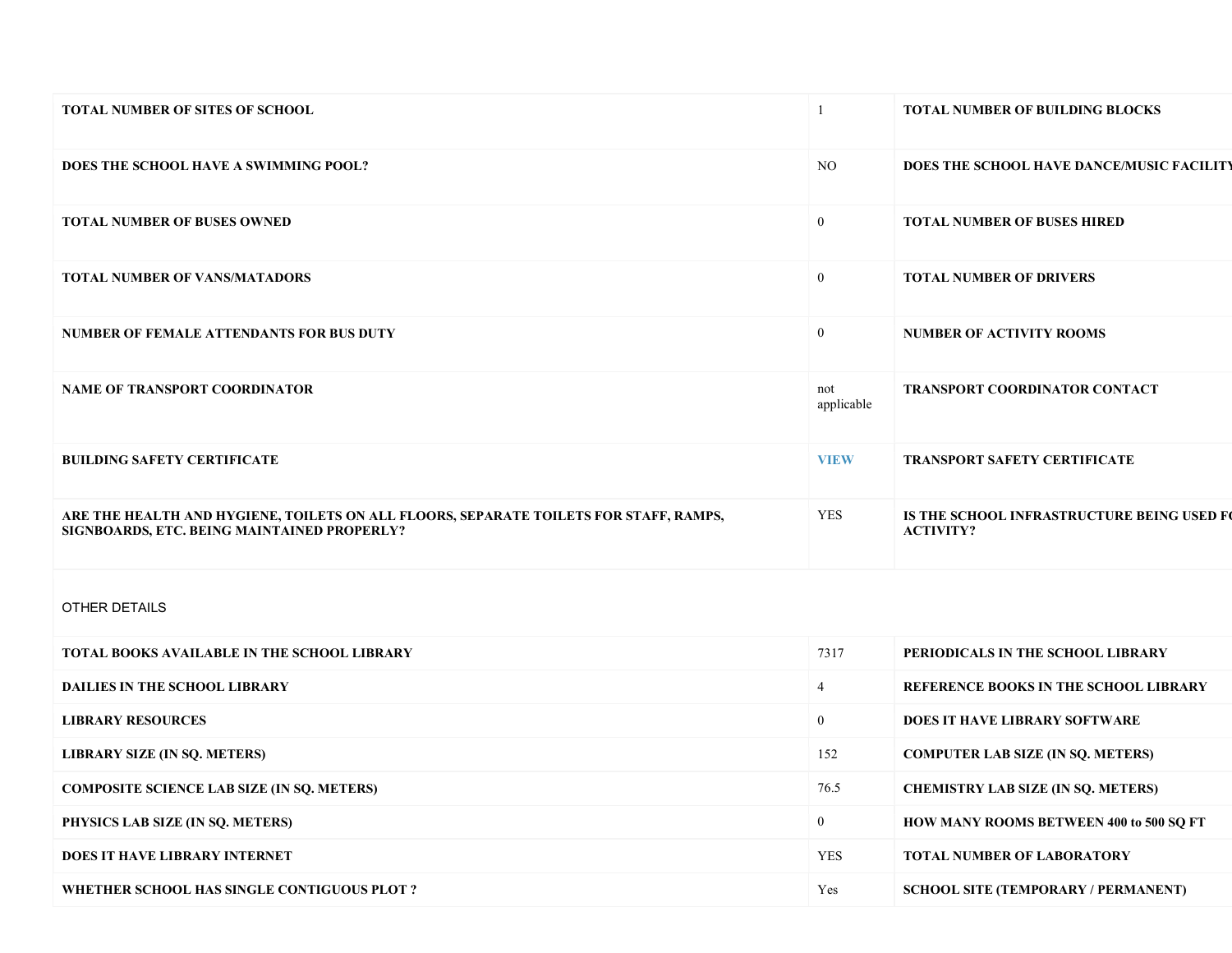| <b>TOTAL NUMBER OF SITES OF SCHOOL</b>                                                       |                | <b>TOTAL NUMBER OF BUILDING BLOCKS</b>                                |
|----------------------------------------------------------------------------------------------|----------------|-----------------------------------------------------------------------|
| <b>DISTANCE BETWEEN TWO SITES OF THE SCHOOL</b>                                              | $\mathbf{0}$   | <b>PURPOSE FOR TWO SITES OF THE SCHOOL</b>                            |
| <b>BIOLOGY LAB SIZE (IN SO, METERS)</b>                                                      | $\overline{0}$ | <b>MATHEMATICS LAB SIZE (IN SO. METERS)</b>                           |
| CERTIFYING THAT NO OTHER INSTITUTION (APART FROM SCHOOL) IS RUNNING IN THE CLAIMED LAND AREA | No.            | THE SCHOOL WILL NOT RUN ANY BRANCH IN THE<br>WITH SAME AFFILIATION NO |
| <b>HOW MANY ROOMS LESS THAN 400 SO FT</b>                                                    |                | <b>HOW MANY ROOMS GREATER THAN 500 SQ FT</b>                          |
| <b>LOCATION DETAILS</b><br>04000 COUT CD CEO COUOQI DADILMA IDA COLONIV OLIANIDIO ADLI       |                |                                                                       |

24208--GOVT SR SEC SCHOOL DADU MAJRA COLONY CHANDIGARH Dated : 19/03/2022

| <b>NEAREST NATIONALISED BANK</b> | PUNJAB NATIONAL BANK                  | <b>DISTANCE OF BANK FROM SCHOOL IN KM</b>     |
|----------------------------------|---------------------------------------|-----------------------------------------------|
| <b>NEAREST BUS STATION</b>       | <b>ISBT</b>                           | DISTANCE OF BUS TERMINAL FROM SCHOOL IN KM    |
| <b>NEAREST RAILWAY STATION</b>   | RAILWAY STATION DARIA CHANDIGARH      | DISTANCE OF RAILWAY STATION FROM SCHOOL IN KM |
| <b>NEAREST AIRPORT</b>           | CHANDIGARH INTERNATION AIRPORT MOHALI | DISTANCE OF AIRPORT FROM SCHOOL IN KM         |
| <b>NEAREST HOSPITAL</b>          | <b>PGI CHANDIGARH</b>                 | DISTANCE OF HOSPITAL FROM SCHOOL IN KM        |
| <b>NEAREST POLICE STATION</b>    | POLICE STATION 39 CHANDIGARH          | DISTANCE OF POLICE STATION FROM SCHOOL IN KM  |
| <b>NEAREST METRO STATION</b>     | <b>NOT AVAILABLE</b>                  | DISTANCE OF METRO FROM SCHOOL IN KM           |

CONTRIBUTION TOWARDS ENVIRONMENT PROTECTION 24208--GOVT SR SEC SCHOOL DADU MAJRA COLONY CHANDIGARH Dated : 21/03/2022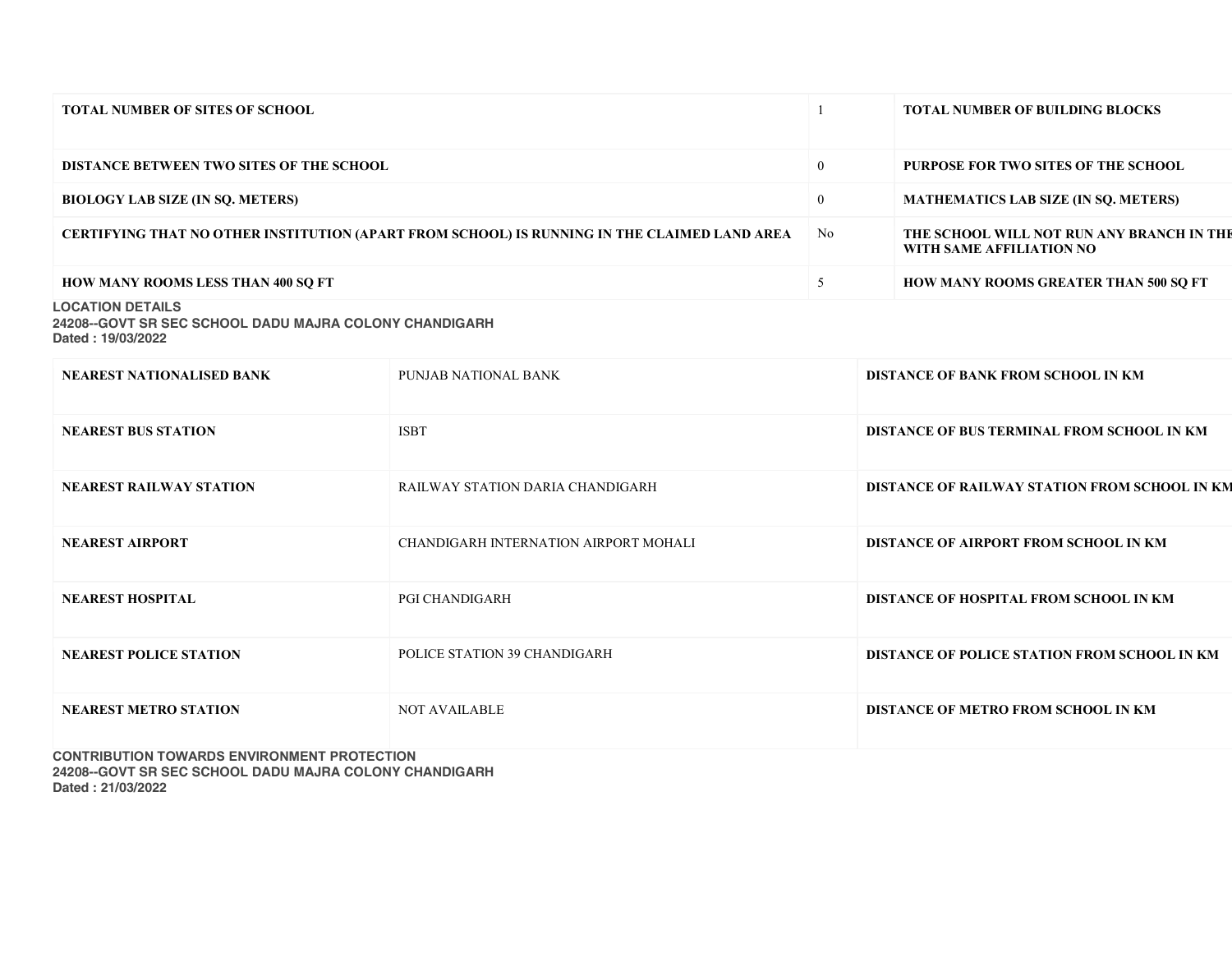| WHETHER RAIN WATER HARVESTING HAS BEEN DONE IN THE CAMPUS?                                                                      | <b>YES</b> | WHETHER ROOF WATER HARVESTING IS BEING UNDERTAKEN BY TI                                                     |
|---------------------------------------------------------------------------------------------------------------------------------|------------|-------------------------------------------------------------------------------------------------------------|
| WHETHER HARVESTED WATER IS RECYCLED FOR GARDENING, ETC?                                                                         | YES        | WHETHER SCHOOL ENSURES MAINTENANCE OF ALL WATER FAUCE<br><b>PREVENT ANY LEAKAGES?</b>                       |
| WHETHER SEGREGATION OF WASTE IS DONE AT SOURCE?                                                                                 | <b>YES</b> | WHETHER ORGANIC WASTE IS BEING RECYCLED?                                                                    |
| WHETHER WASTE PAPER IS RECYCLED?                                                                                                | NO.        | WHETHER SCHOOL IS MAKING EFFORTS TO REDUCE USE OF PAPER<br><b>SOLUTIONS?</b>                                |
| WHETHER THERE IS PROPER DISPOSAL OF SOLID WASTE?                                                                                | <b>YES</b> | WHETHER THERE IS A SYSTEM FOR DISPOSAL OF ELECTRONIC WAS                                                    |
| WHETHER SCHOOL IS USING ENERGY SAVING AND ENERGY EFFICIENT ELECTRICAL EQUIPMENT?                                                |            | YES WHETHER PLANTATION/GARDENING HAS BEEN DONE IN AND AROU                                                  |
| WHETHER DRIP IRRIGATION IS THE ONLY MEANS OF WATERING THE GARDEN?                                                               | NO.        | WHETHER SCHOOL IS USING SOLAR ENERGY?                                                                       |
| WHETHER WASTE WATER FROM RO PLANT FOR DRINKING WATER IS BEING<br><b>HARVESTED/RECYCLED?</b>                                     | NO.        | WHETHER SCHOOL IS PROMOTING AWARENESS AMONGST CHILDRE<br><b>ENVIRONMENTAL CONSERVATION AND CLEANLINESS?</b> |
| WHETHER CHILDREN ARE BEING TAUGHT HOW TO AUDIT THE USE OF WATER AND WHETHER<br>THEY ARE BEING ENCOURAGED TO TAKE IT UP AT HOME? |            | YES   WHETHER CHILDREN ARE TAKING UP WATER AUDITING AT SCHOOL                                               |
| WHETHER ENVIRONMENTAL LITERACY IS PROMOTED THROUGH INTEGRATION IN ACADEMICS?                                                    | <b>YES</b> | WHETHER TREES HAVE BEEN PLANTED BY STUDENTS, IN SCHOOL A<br>NEIGHBOURHOOD IN THE CURRENT ACADEMIC YEAR?     |
| WHETHER CONSERVATION OF ENVIRONMENT IS PROMOTED?                                                                                | <b>YES</b> | <b>TOTAL TREES PLANTED? (BY STUDENTS AND TEACHERS)</b>                                                      |
| TOTAL AMOUNT OF WATER CONSERVED (IN LITRES)? (BY STUDENTS AND TEACHERS)                                                         | 1000       | TARGET DATE FOR STOPPING USE OF POLYTHENE                                                                   |
| CHAIDMAN/DDECIDENT'S CODDESDONDENT DETAIL AND SMC                                                                               |            |                                                                                                             |

CHAIRMAN/PRESIDENT'S CORRESPONDENT DETAIL AND SMC 24208--GOVT SR SEC SCHOOL DADU MAJRA COLONY CHANDIGARH Dated : 21/03/2022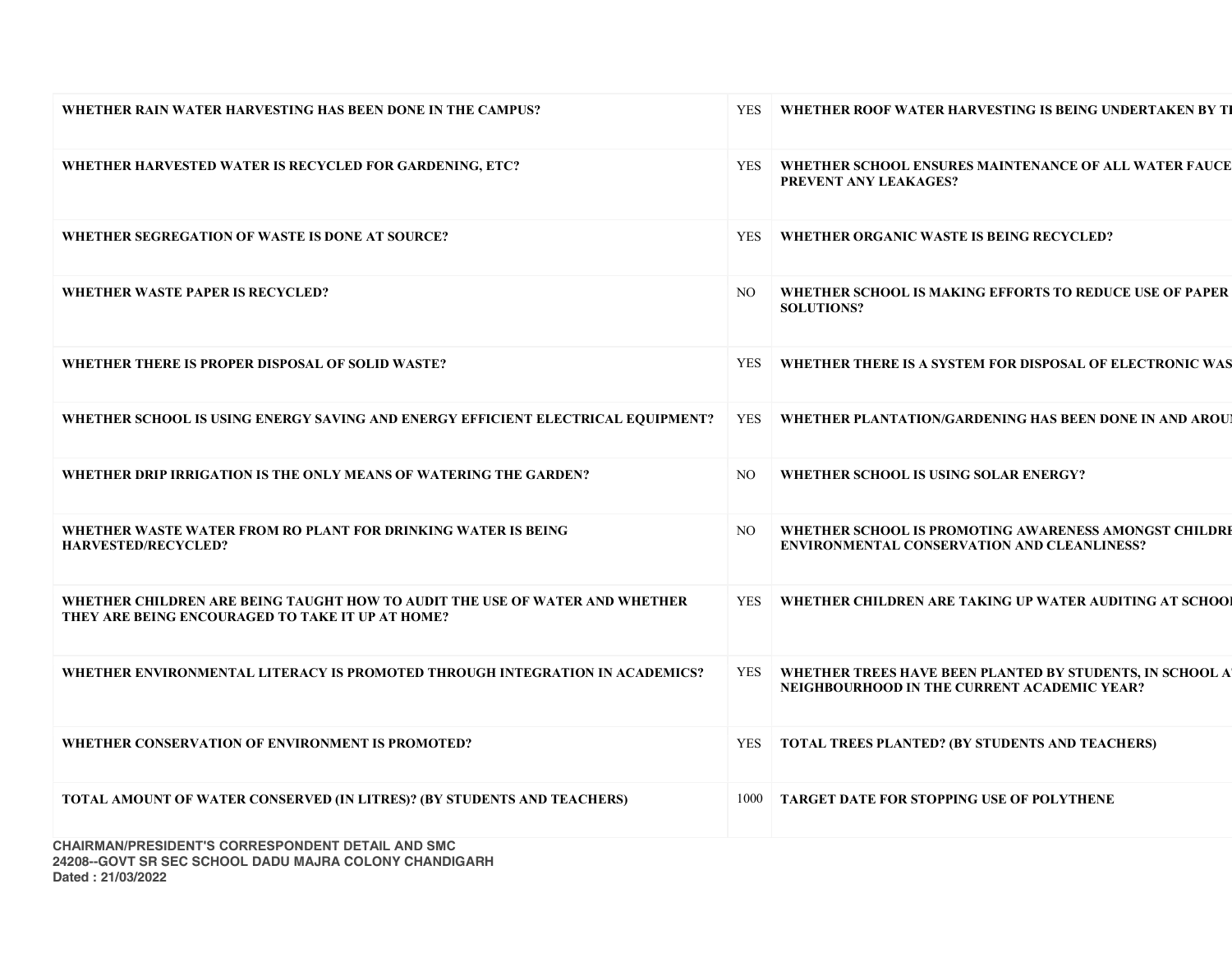| <b>CHAIRMAN/PRESIDENT'S/</b><br><b>CORRESPONDENT NAME</b>                                                        | MR SOM NATH                  |                                                                                             | <b>CHAIRMAN/PRESIDENT'S</b><br><b>CORRESPONDENT ADDRE</b> |
|------------------------------------------------------------------------------------------------------------------|------------------------------|---------------------------------------------------------------------------------------------|-----------------------------------------------------------|
| <b>CHAIRMAN/PRESIDENT'S/</b><br><b>CORRESPONDENT PHONE (OFFICE)</b>                                              | $\overline{0}$               |                                                                                             | <b>CHAIRMAN/PRESIDENT'S</b><br><b>CORRESPONDENT PHONE</b> |
| <b>SECRETARY NAME</b>                                                                                            | MR BINAY KUMAR BHATTACHARJEE |                                                                                             | <b>TOTAL MEMBERS</b>                                      |
| WHETHER THE SCHOOL MANAGING COMMITTEE HAS BEEN CONSTITUTED AS PER OF REQUIREMENTS OF AFFILIATION BYE-LAWS?       |                              |                                                                                             | Yes                                                       |
| <b>SCHOOL WEBSITE INFORMATION</b><br>24208--GOVT SR SEC SCHOOL DADU MAJRA COLONY CHANDIGARH<br>Dated: 21/03/2022 |                              |                                                                                             |                                                           |
| URL OF SCHOOL WEBSITE                                                                                            | www.gmsss38wdmc.in           | <b>DETAILS OF CURRICULUM</b>                                                                |                                                           |
| SCHOOL MANAGING COMMITTEE INFORMATION                                                                            | Yes                          | <b>TRANSFER CERTIFICATE SAMPLE</b>                                                          |                                                           |
| <b>NORMS FOLLOWED FOR FIXING FEE</b>                                                                             | Yes                          | <b>SELF AFFIDAVIT OF SCHOOL</b>                                                             |                                                           |
| AFFILIATION STATUS (MIDDLE/SECONDARY/SENIOR SECONDARY)                                                           | Yes                          | <b>DETAILS OF INFRASTRUCTURE</b>                                                            |                                                           |
| DETAILS OF TEACHERS INCLUDING QUALIFICATIONS                                                                     | Yes                          | <b>DETAILS OF TEACHERS TRAINING</b>                                                         |                                                           |
| THE NUMBER OF STUDENTS CLASS WISE                                                                                | Yes                          | LIST OF BOOKS PRESCRIBED IN VARIOUS CLASSES                                                 |                                                           |
| <b>ANNUAL REPORT</b>                                                                                             | Yes                          | <b>SCHOOL CIRCULARS</b>                                                                     |                                                           |
| POSTAL ADDRESS AND E-MAIL, TELEPHONE NOS. OF SCHOOL AND<br><b>AUTHORITIES</b>                                    | Yes                          | AS PER THE SECTION (2.4.9) OF AFFILIATION BYE-LAWS, INFORMATION WI<br><b>FOR EACH CLASS</b> |                                                           |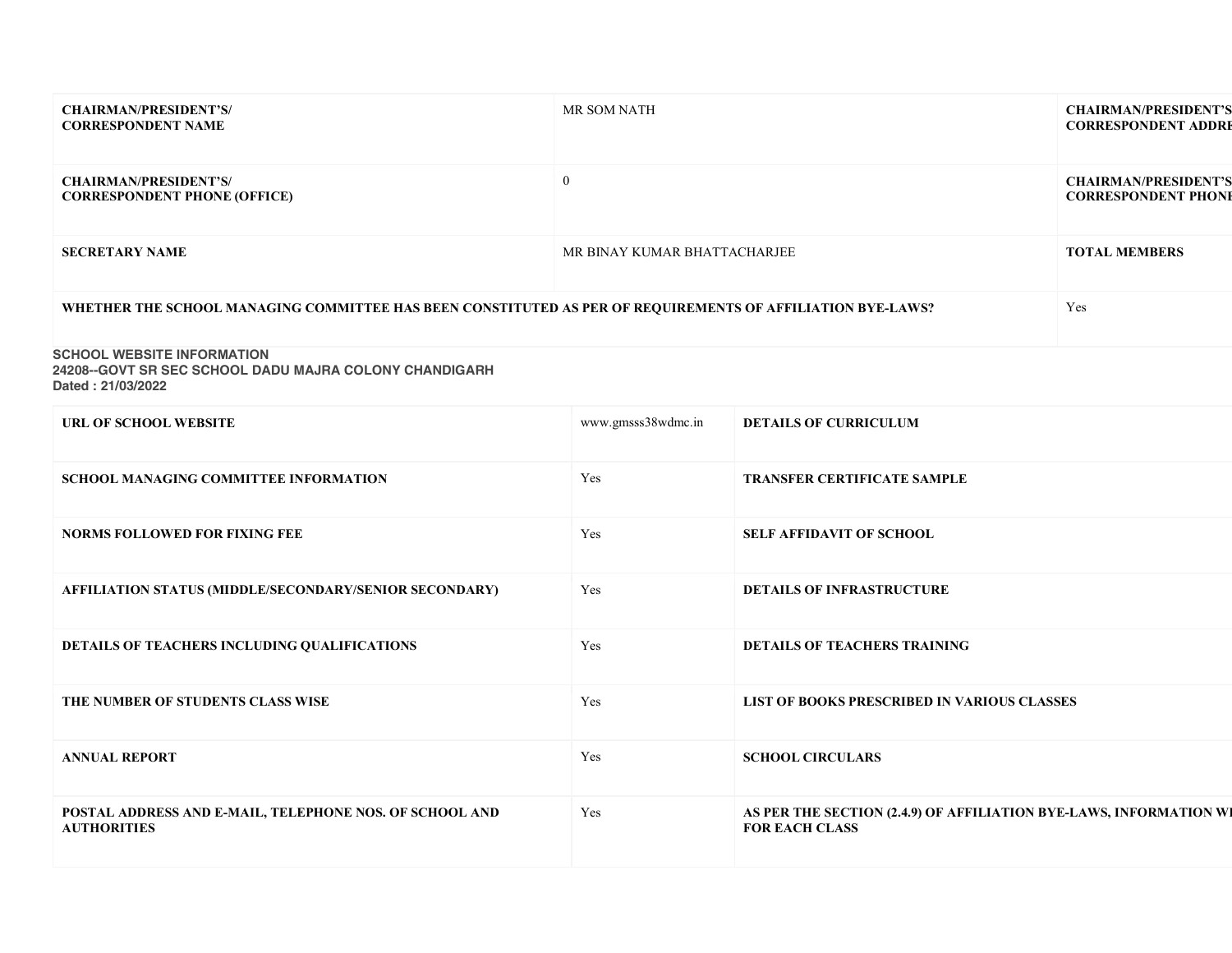| URL OF SCHOOL WEBSITE                                                                                                                                                                                                        | www.gmsss38wdmc.in          | <b>DETAILS OF CURRICULUM</b>                                 |
|------------------------------------------------------------------------------------------------------------------------------------------------------------------------------------------------------------------------------|-----------------------------|--------------------------------------------------------------|
| PERIOD OF AFFILIATION                                                                                                                                                                                                        | Yes                         | <b>ACADEMIC CALENDAR OF THE SCHOOL</b>                       |
| AS PER THE SECTION (2.4.7 (B)) OF AFFILIATION BYE-LAWS, WRITTEN DECLARATION DULY SIGNED BY THE MANAGER AND THE PRINCIPAL TO THE EFFECT THAT THEY HAVE GO<br>OF THE BOOKS PRESCRIBED BY THE SCHOOL AND OWN THE RESPONSIBILITY |                             |                                                              |
| ACADEMIC ACHIEVEMENTS; WRITE UP ON ALL EFFORTS MADE IN THE FIELD OF ENVIRONMENT EDUCATION, SPORTS ACHIEVEMENTS, INNOVATIONS, OVERALL RESULTS, PTA A<br>DECISIONS BEEN ADDED IN ANNUAL REPORT OF THE SCHOOL                   |                             |                                                              |
| <b>OTHER VITAL INFORMATION</b><br>24208--GOVT SR SEC SCHOOL DADU MAJRA COLONY CHANDIGARH<br>Dated: 22/03/2022                                                                                                                |                             |                                                              |
| 10th BOARD PASS PERCENTAGE (2014/2015/2016)                                                                                                                                                                                  | 79.4/60/58.7                | 12th BOARD PASS PERCENTAGE (2014/2015/2016)                  |
| NAME OF WELLNESS/ACTIVITY TEACHER                                                                                                                                                                                            | <b>YES</b>                  | NAME OF GRIEVANCE/COMPLAINT REDRESSAL OFFICER                |
| <b>CONTACT NUMBER OF GRIEVANCE/COMPLAINT REDRESSAL OFFICER</b>                                                                                                                                                               | 01722617001                 | <b>EMAIL ID OF GRIEVANCE/COMPLAINT REDRESSAL OFFICER</b>     |
| NAME OF HEAD OF SEXUAL HARASSMENT COMMITTEE                                                                                                                                                                                  | MRS PARAMJIT<br><b>KAUR</b> | <b>CONTACT NUMBER OF HEAD OF SEXUAL HARASSMENT COMMITTEE</b> |
| <b>EMAIL ID OF HEAD OF SEXUAL HARASSMENT COMMITTEE</b>                                                                                                                                                                       | gsss38west@yahoo.in         | NAME OF CONTACT PERSON IN CASE OF EMERGENCY                  |
| CONTACT NUMBER OF CONTACT PERSON IN CASE OF EMERGENCY                                                                                                                                                                        | 01722617001                 | <b>EMAIL ID OF CONTACT PERSON IN CASE OF EMERGENCY</b>       |
| <b>TOTAL NUMBER OF DOCTORS IN SCHOOL CLINIC</b>                                                                                                                                                                              | $\overline{0}$              | <b>TOTAL NUMBER OF NURSES IN SCHOOL CLINIC</b>               |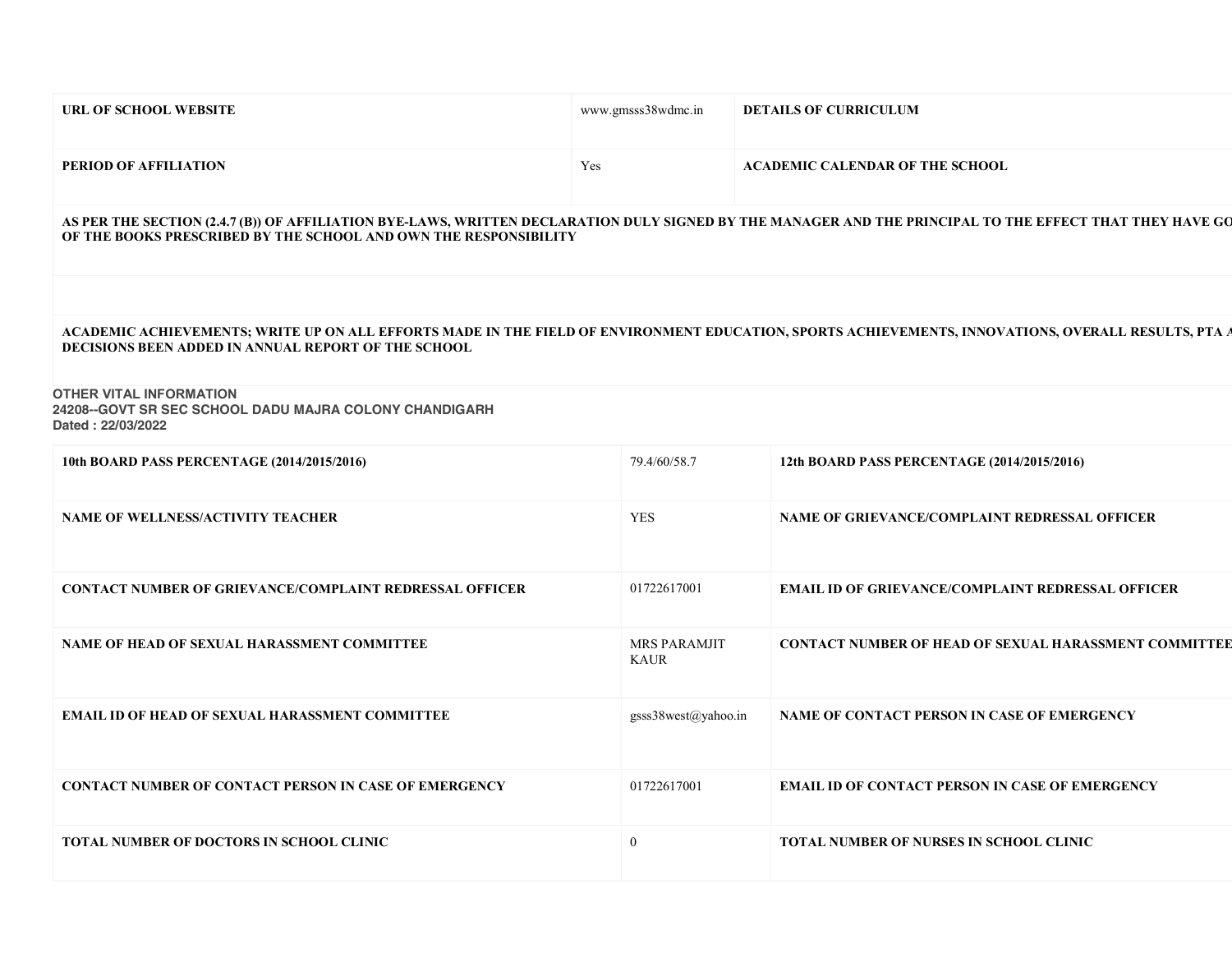| 10th BOARD PASS PERCENTAGE (2014/2015/2016)                                                                                                                                                                                    | 79.4/60/58.7          | 12th BOARD PASS PERCENTAGE (2014/2015/2016)                                          |
|--------------------------------------------------------------------------------------------------------------------------------------------------------------------------------------------------------------------------------|-----------------------|--------------------------------------------------------------------------------------|
| <b>TOTAL NUMBER OF BEDS IN SCHOOL CLINIC</b>                                                                                                                                                                                   | $\overline{0}$        | LEVEL OF INVOLVEMENT OF SCHOOL IN CBSE ACTIVITIES                                    |
| DO THE TEACHERS GET PROPER GRADE LIKE PGT/TGT AS PER THE CLASSES THEY<br><b>ARE ENTITLED TO TEACH?</b>                                                                                                                         | <b>YES</b>            | DO THE TEACHERS AND STAFF GET THEIR SALARY WITHIN FIRST<br><b>WEEK OF THE MONTH?</b> |
| DOES THE SCHOOL HAVE EPF FACILITY FOR STAFF                                                                                                                                                                                    | NO.                   | <b>EPF REGISTRATION NUMBER</b>                                                       |
| <b>MODE OF SALARY PAYMENT</b>                                                                                                                                                                                                  | bankpayment           | NAME OF BANK WITH SALARY ACCOUNT                                                     |
| ARE THE SCHOOL ACCOUNTS AUDITED REGULARLY?                                                                                                                                                                                     | <b>YES</b>            | PARENT TEACHERS ASSOCIATION AS PER NORMS                                             |
| <b>ACADEMIC SESSION</b>                                                                                                                                                                                                        | <b>APRIL TO MARCH</b> | <b>VACATION PERIOD</b>                                                               |
| AUDITED BALANCE SHEET OF SCHOOL                                                                                                                                                                                                | <b>VIEW</b>           | STAFF STATEMENT OF SCHOOL                                                            |
| INCOME AND EXPENDITURE STATEMENT                                                                                                                                                                                               | <b>VIEW</b>           | <b>ACADEMIC CALENDAR OF SCHOOL</b>                                                   |
| AVAILABILITY OF STAFF WITH KNOWLEDGEOF SOFTWARE/SCANNING/GEO<br>TAGGING/INTERNET?                                                                                                                                              | <b>YES</b>            | WHETHER SUFFICIENT GUARDS EMPLOYED FOR SAFETY?                                       |
|                                                                                                                                                                                                                                |                       | <b>BEST PRACTICES OF SCHOOL</b>                                                      |
| It starts from the morning assembly for update student's addition knowledge, This is tested by asking them questions on the topics. All students are motivated to listen carefully and answer the questions asked in assembly. |                       |                                                                                      |

OTHER INFORMATION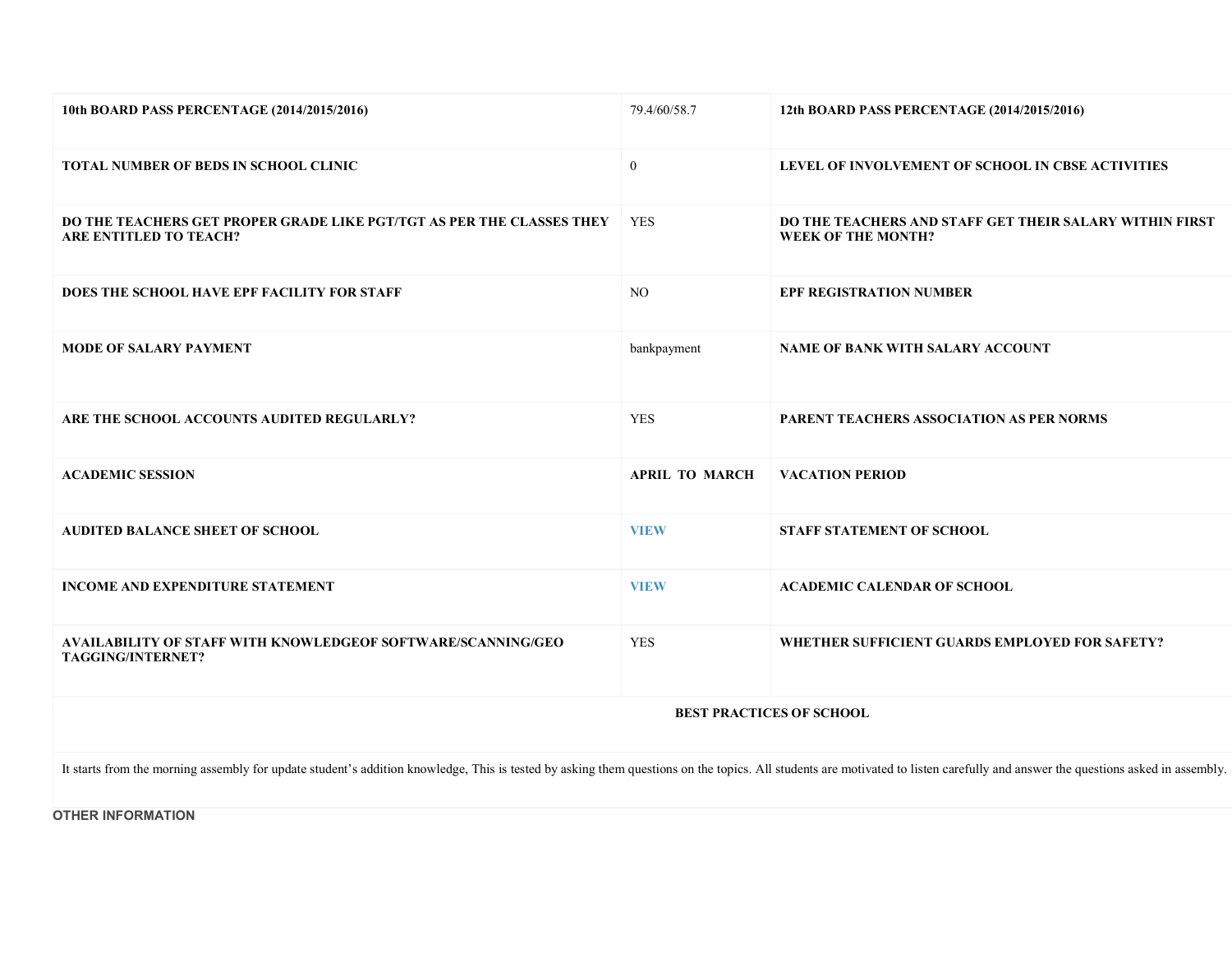| <b>MANDATORY ART EDUCATION FROM CLASS 1 TO 10 -TWO PERIOD A DAY</b>                                                                                     | <b>YES</b> |            | WHETHER SELECTION OF TEXTBOOKS FOR ALL GRADES AR<br>((SECTION-2.4.7 (A) OF AFFILIATION BYE-LAWS))? |                                                                                                              |
|---------------------------------------------------------------------------------------------------------------------------------------------------------|------------|------------|----------------------------------------------------------------------------------------------------|--------------------------------------------------------------------------------------------------------------|
| WHETHER LIST OF PRESCRIBED BOOKS ARE PUBLISHED ON SCHOOL WEBSITE WITH WRITTEN<br><b>DECLARATION AS PER (SECTION-2.4.7 (B) OF AFFILIATION BYE-LAWS)?</b> |            |            |                                                                                                    | <b>WHETHER INFORMATION AS PER PARA (2.4.9 OF AFFILIATIO</b><br><b>LAWS) PUBLISHED ON THE SCHOOL WEBSITE?</b> |
| WHETHER ALL GUIDELINES RELATED TO POCSO ACT COMPLIED WITH AS PER (SECTION-14.25 OF<br><b>AFFILIATION BYE-LAWS)?</b>                                     |            |            |                                                                                                    | WHETHER ANNUAL REPORT CONTAINS INFORMATION AS PI<br><b>AFFILIATION BYE-LAWS)?</b>                            |
| WHETHER DISABLED STUDENTS FACILITATED AS PER (SECTION-14.15 OF AFFILIATION BYE-LAWS)?                                                                   |            |            | YES<br><b>BYE-LAWS)?</b>                                                                           | WHETHER IN-SERVICE TRAINING ORGANISED AS PER (SECT                                                           |
| WHETHER ANNUAL HEALTH CHECK-UP OF STUDENTS DONE AND THEIR RECORDS MAINTAINED?                                                                           |            | <b>YES</b> |                                                                                                    | NUMBER OF TEACHERS IN SCHOOL WHO DOWNLOADED CB                                                               |
| <b>PEDAGOGICAL PLAN</b>                                                                                                                                 |            |            |                                                                                                    |                                                                                                              |
| ADOPTION OF EXPERIENTIAL LEARNING PEDAGOGY -IN WHICH GRADES                                                                                             |            |            | I,II,III,IV,V,VI,VII,VIII,IX,X,XI,XII                                                              | WHETHER ANNUAL PEDAGOGICAL PLANS PRI<br><b>AND IMPLEMENTATED?</b>                                            |
| NUMBER OF TEACHERS TRAINED ON THE ANNUAL THEME OF CBSE - EXPERIMENTAL<br><b>LEARNING AND INNOVATIVE PEDAGOGY</b>                                        | 10         |            |                                                                                                    |                                                                                                              |

FEE STRUCTURE OF SCHOOL

24208--GOVT SR SEC SCHOOL DADU MAJRA COLONY CHANDIGARH Dated : 22/03/2022

| <b>CLASS</b>     | <b>ADMISSION FEE</b><br>(in Rupees) | <b>TUITION FEE</b><br>(in Rupees) | YEARLY DEVELOPMENT CHARGES<br>(in Rupees) | ANNUAL/MONTHLY OTHER CHARGES FOR OTHER F<br>(in Rupees) |
|------------------|-------------------------------------|-----------------------------------|-------------------------------------------|---------------------------------------------------------|
| <b>PRIMARY</b>   | $\theta$                            | $\mathbf{0}$                      | $\Omega$                                  | $\theta$                                                |
| <b>MIDDLE</b>    | $\Omega$                            | $\theta$                          | $\Omega$                                  | $\Omega$                                                |
| <b>SECONDARY</b> | 12                                  | 37                                | $\Omega$                                  | 265                                                     |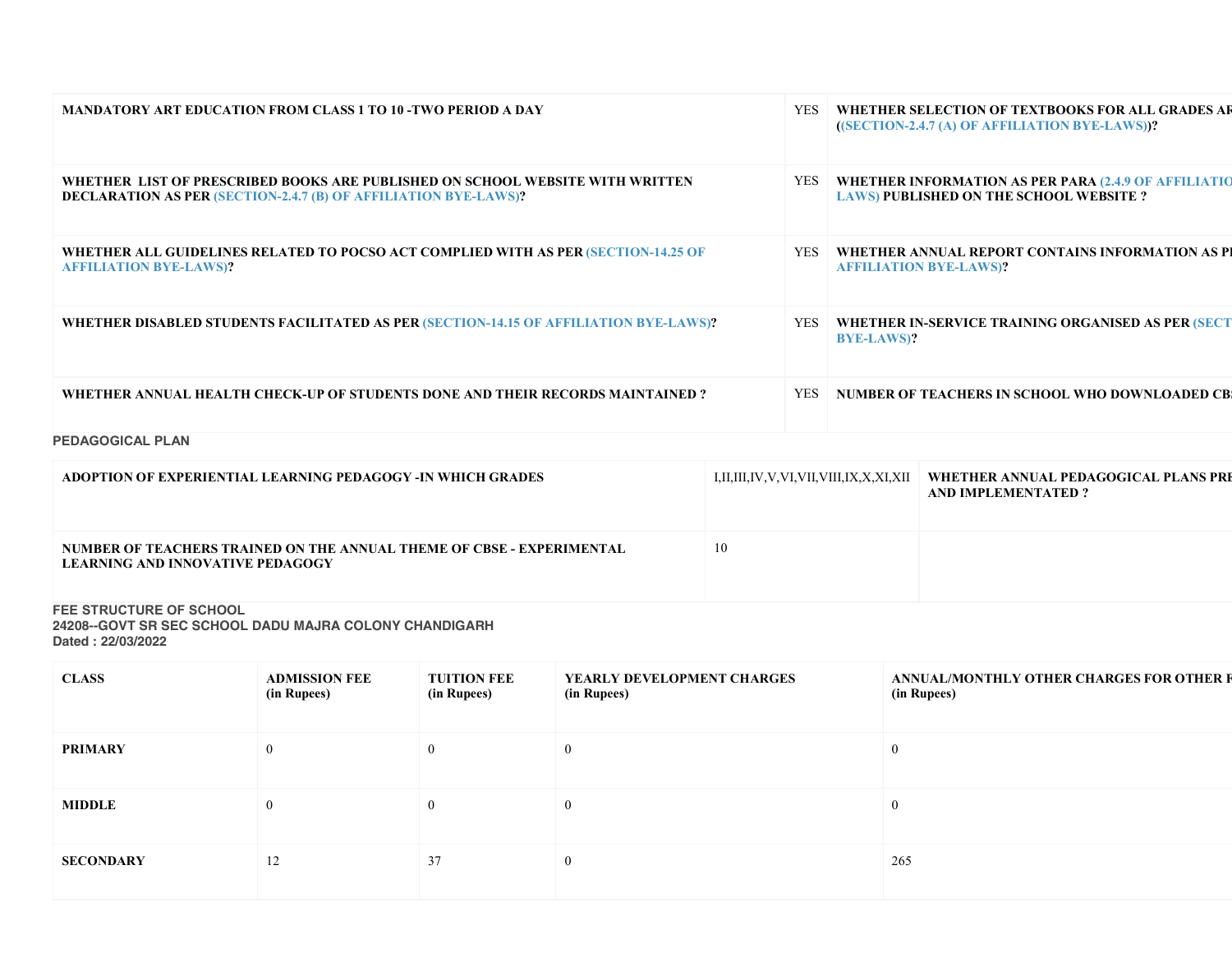| <b>SENIOR SECONDARY</b>                                                                                                                                                                      | 25 | 50 | $\boldsymbol{0}$                                                                                     | 853 |
|----------------------------------------------------------------------------------------------------------------------------------------------------------------------------------------------|----|----|------------------------------------------------------------------------------------------------------|-----|
| PHOTO OF SCHOOL<br>24208--GOVT SR SEC SCHOOL DADU MAJRA COLONY CHANDIGARH<br>Dated:<br>SCHOOL PHOTOS<br>GEO-TAGGED PHOTO                                                                     |    |    |                                                                                                      |     |
| PLAYGROUND PHOTO                                                                                                                                                                             |    |    |                                                                                                      |     |
| <b>LIBRARY PHOTO</b>                                                                                                                                                                         |    |    |                                                                                                      |     |
| SCIENCE LAB PHOTO                                                                                                                                                                            |    |    |                                                                                                      |     |
| <b>VIDEO</b>                                                                                                                                                                                 |    |    |                                                                                                      |     |
| PHYSICS LAB PHOTO                                                                                                                                                                            |    |    |                                                                                                      |     |
| CHEMISTRY LAB PHOTO                                                                                                                                                                          |    |    |                                                                                                      |     |
| <b>BIOLOGY LAB PHOTO</b>                                                                                                                                                                     |    |    |                                                                                                      |     |
| <b>TOILET PHOTO</b>                                                                                                                                                                          |    |    |                                                                                                      |     |
| <b>ADDITIONAL INFORMATION</b><br>24208--GOVT SR SEC SCHOOL DADU MAJRA COLONY CHANDIGARH<br>Dated: 21/03/2022                                                                                 |    |    |                                                                                                      |     |
| <b>U-DISE CODE</b><br>SCHOOL LOCATED IN RURAL OR URBAN AREA<br>HABITATION NAME/MOHALLA<br>VILLAGE NAME (FOR RURAL)/WARD NUMBER (FOR URBAN)<br>VILLAGE PANCHAYAT NAME (FOR RURAL)<br>PIN CODE |    |    | 04010600502<br><b>URBAN</b><br><b>CHANDIGARH</b><br><b>CHANDIGARH</b><br><b>CHANDIGARH</b><br>160014 |     |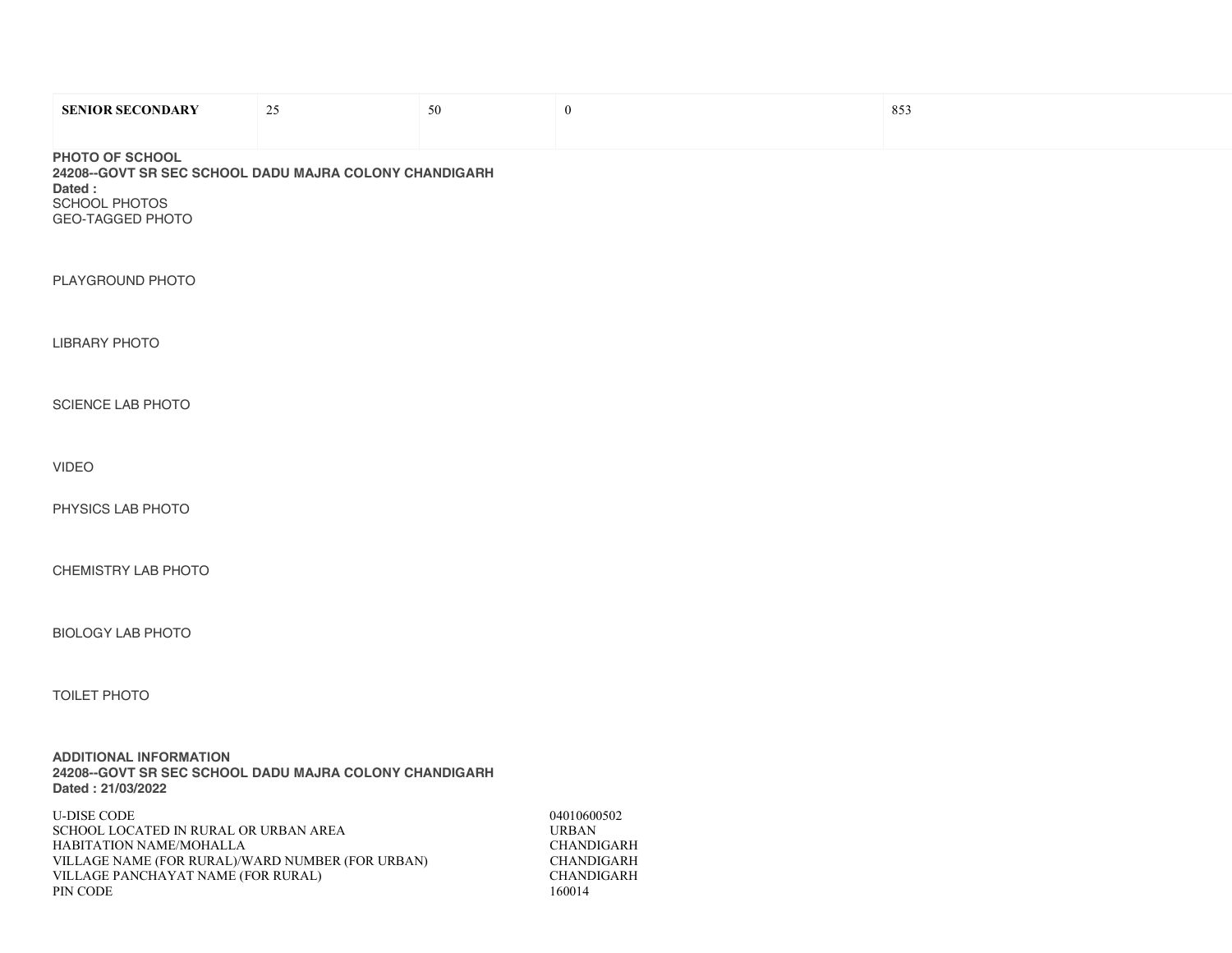| CLUSTER RESOURCE CENTER NAME<br>CD BLOCK MANDAL/TALUKA NAME<br>EDUCATIONAL ZONE/MANDAL/TALUKA NAME<br>ASSEMBLY CONSTITUENCY<br><b>MUNICIPALITY</b><br>IS THIS SCHOOL APPROACHABLE BY ALL WEATHER ROAD<br>IS THIS A SPECIAL SCHOOL FOR CWSN<br>IS THIS A SHIFT SCHOOL<br>IS THIS A RESIDENTIAL SCHOOL<br>TYPE OF RESIDENTIAL SCHOOL<br>IS THIS A RELIGIOUS MINORITY SCHOOL<br>TYPE OF RELIGIOUS MINORITY SCHOOL<br>NUMBER OF ACADEMIC INSPECTIONS DURING LAST ACADEMIC YEAR<br>NUMBER OF VISITS BY CRC COORDINATOR DURING LAST ACADEMIC YEAR<br>NUMBER OF VISITS BY BLOCK LEVEL OFFICER DURING LAST ACADEMIC YEAR08<br>SCHOOL PARTICULARS FOR ELEMENTARY SCHOOLS ONLY<br>24208--GOVT SR SEC SCHOOL DADU MAJRA COLONY CHANDIGARH<br>Dated: 21/03/2022                                                                                                                                       | <b>GMSSS 38W DMC CHANDIGARH</b><br><b>CHANDIGARH</b><br><b>CHANDIGARH</b><br><b>CHANDIGARH</b><br><b>CHANDIGARH</b><br>YES<br><b>YES</b><br><b>YES</b><br>NO.<br>MODEL SCHOOL<br>NO<br><b>OTHERS</b><br>10<br>80 |  |
|-------------------------------------------------------------------------------------------------------------------------------------------------------------------------------------------------------------------------------------------------------------------------------------------------------------------------------------------------------------------------------------------------------------------------------------------------------------------------------------------------------------------------------------------------------------------------------------------------------------------------------------------------------------------------------------------------------------------------------------------------------------------------------------------------------------------------------------------------------------------------------------------|------------------------------------------------------------------------------------------------------------------------------------------------------------------------------------------------------------------|--|
| NUMBER OF INSTRUCTIONAL DAYS DURING LAST ACADEMIC YEAR<br>SCHOOL HOURS FOR CHILDREN PER DAY (CURRENT YEAR)<br>SCHOOL HOURS FOR TEACHERS PER DAY (CURRENT YEAR)                                                                                                                                                                                                                                                                                                                                                                                                                                                                                                                                                                                                                                                                                                                            | 234<br>5<br>6                                                                                                                                                                                                    |  |
| ARE PUPIL CUMULATIVE RECORDS BEING MAINTAINED?<br>ARE PUPIL CUMULATIVE RECORDS SHARED WITH PARENTS?<br>NUMBER OF STUDENTS PROVIDED IN SPECIAL TRAINING (CURRENT YEAR)<br>NUMBER OF STUDENTS ENROLLED IN SPECIAL TRAINING (PREVIOUS YEAR)<br>NUMBER OF STUDENTS COMPLETED SPECIAL TRAINING (PREVIOUS YEAR)<br>HAS SCHOOL MANAGEMENT COMMITTEE (SMC) BEEN CONSTITUTED?<br>LANGUAGES TAUGHT AT PRIMARY STAGE: MENTION THE NAME OF LANGUAGE OPTIONAL<br>IS ANGANWADI CENTRE IN OR ADJACENT TO SCHOOL? OPTIONAL<br>NUMBER OF MEETINGS HELD BY SMC DURING LAST ACADEMIC YEAR<br>WHETHER SMC PREPARE THE SCHOOL DEVELOPMENT PLAN<br>WHETHER SEPARATE BANK ACCOUNT FOR SMC YES IF YES, PROVIDE THESE DETAILS<br>BANK NAME YES BANK SECTOR NINE CHANDIGARH<br>ACCOUNT HOLDER'S NAME BINAY KUMAR BHATTACHARJEE AND SH PARKASH CHAND<br>BANK ACCOUNT NUMBER 001594600003772<br>IFSC CODE YESB0000015 | <b>YES</b><br><b>YES</b><br>24<br>26<br>17<br><b>YES</b><br><b>HINDI</b><br>NO.<br>15<br><b>YES</b>                                                                                                              |  |
| WHEN WAS THE TEXTBOOK RECEIVED FOR CURRENT YEAR?<br>WHETHER COMPLETE SET OF FREE TEXT BOOKS FOR TEACHERS LEARNING EQUIPMENT (TLE)<br><b>RECEIVED?</b><br>WHETHER TLE RECEIVED FOR EACH GRADE?<br>WHETHER PLAY MATERIAL GAMES AND SPORTS MATERIAL AVAILABLE FOR EACH GRADE?<br>ARE THE MAJORITY OF PUPILS TAUGHT THROUGH THEIR MOTHER TONGUE AT PRIMARY<br>STAGE? OPTIONAL<br>SCHOOL PARTICULARS FOR SECONDARY AND HIGHER SECONDARY SCHOOLS ONLY<br>24208--GOVT SR SEC SCHOOL DADU MAJRA COLONY CHANDIGARH<br>Dated: 21/03/2022                                                                                                                                                                                                                                                                                                                                                            | <b>MARCH</b><br>NO<br>NO.<br><b>YES</b><br><b>YES</b>                                                                                                                                                            |  |
| NUMBER OF INSTRUCTIONAL DAYS DURING LAST ACADEMIC YEAR<br>SCHOOL HOURS FOR CHILDREN PER DAY (CURRENT YEAR)<br>SCHOOL HOURS FOR TEACHERS PER DAY (CURRENT YEAR)                                                                                                                                                                                                                                                                                                                                                                                                                                                                                                                                                                                                                                                                                                                            | 223<br>5<br>6                                                                                                                                                                                                    |  |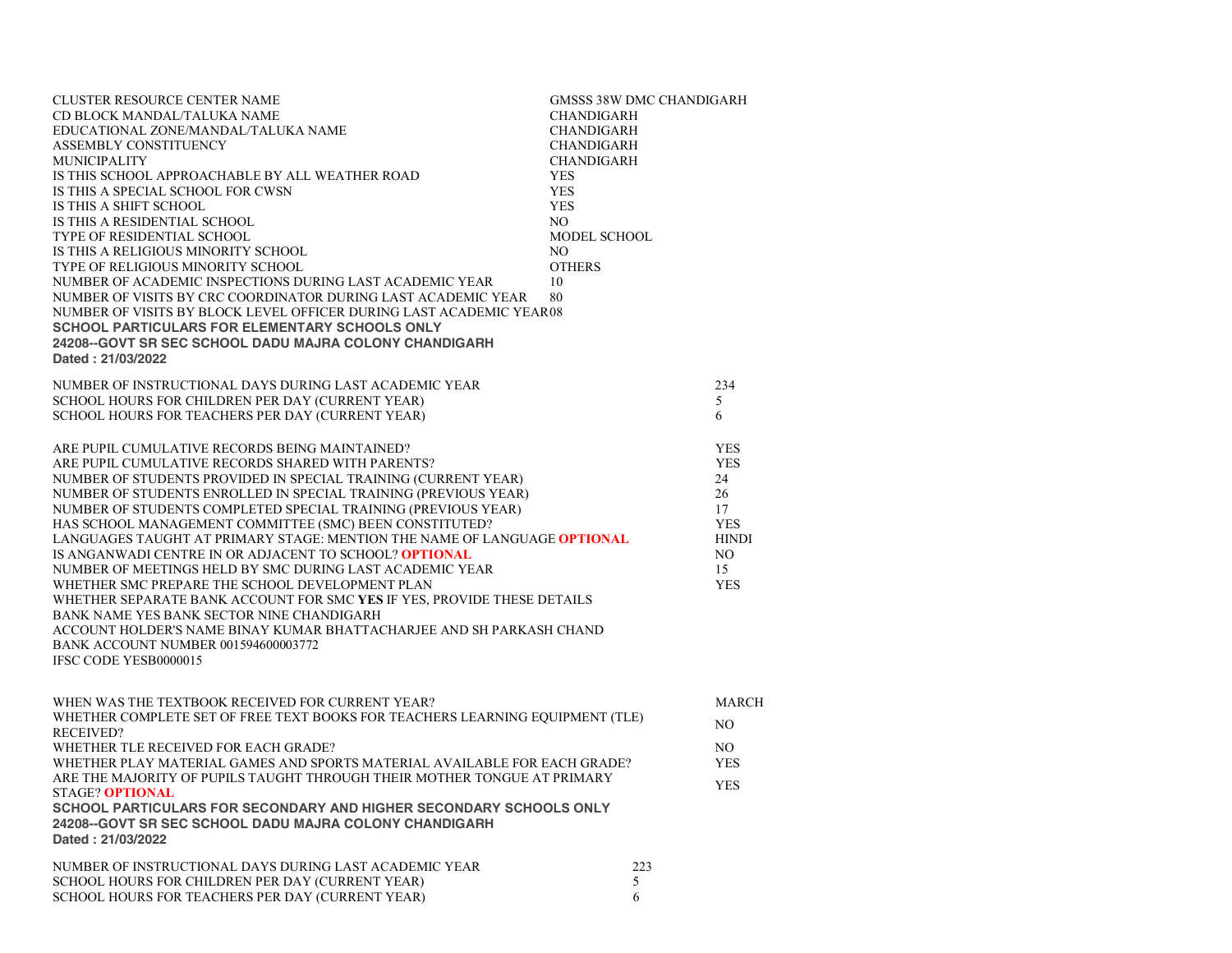ARE SCHOOL MANAGEMENT COMMITTEE (SMC) AND SCHOOL MANAGEMENT ARE SCHOOL MANAGEMENT COMMITTEE (SMC) AND SCHOOL MANAGEMENT<br>DEVELOPMENT COMMITTE (SMDC) SAME? IF NO, UPLOAD DETAILS OF SMDC VIEW VIEW PHYSICAL FACILITIES AND EQUIPMENTS 24208--GOVT SR SEC SCHOOL DADU MAJRA COLONY CHANDIGARH Dated : 22/03/2022

NUMBER OF CLASSROOMS BY CONDITION

| <b>PUCCA</b>                                          | PARTIALLY PUCCA                                                       | KUCHCHA        |            | <b>TENT</b> |
|-------------------------------------------------------|-----------------------------------------------------------------------|----------------|------------|-------------|
| 43                                                    |                                                                       | $\Omega$       |            | 0           |
| $\overline{0}$                                        |                                                                       |                |            | 0           |
| $\theta$                                              |                                                                       |                |            |             |
| IS LAND AVAILABLE FOR EXPANSION OF SCHOOL ACTIVITIES? |                                                                       |                | <b>YES</b> |             |
|                                                       | IS SEPARATE ROOM AVAILABLE FOR PRINCIPAL/HEAD TEACHER?                |                | <b>YES</b> |             |
|                                                       | IS SEPARATE ROOM AVAILABLE FOR VICE PRINCIPAL/ASSISTANT HEAD TEACHER? |                | NO.        |             |
|                                                       | IS SEPARATE ROOM AVAILABLE FOR CRAFTS/CO CURRICULAR ACTIVITIES?       |                | <b>YES</b> |             |
| IS STAFF QUARTERS AVAILABLE?                          |                                                                       |                | NO.        |             |
|                                                       | IS HAND WASHING FACILITY AVAILABLE NEAR TOILET/URINALS ?              |                | <b>YES</b> |             |
| IS ELECTRICITY CONNECTION AVAILABLE?                  |                                                                       |                | <b>YES</b> |             |
| IS AUDIO/VISUAL/PUBLIC ADDRESS SYSTEM AVAILABLE?      |                                                                       | <b>YES</b>     |            |             |
| IS LCD PROJECTOR AVAILABLE?                           |                                                                       | YES.           |            |             |
| NUMBER OF AVAILABLE PRINTERS                          |                                                                       | 8              |            |             |
| SPEED OF AVAILABLE PRINTERS                           |                                                                       | 20-40 PPM      |            |             |
| NUMBER OF PHOTOCOPIERS AVAILABLE                      |                                                                       | $\mathfrak{D}$ |            |             |
| IS LEASE LINE AVAILABLE?                              |                                                                       | <b>YES</b>     |            |             |
| SPEED OF LEASE LINE (IF AVAILABLE)                    |                                                                       | 100            |            |             |
| IS SCANNER AVAILABLE?                                 |                                                                       | <b>YES</b>     |            |             |
| IS RAIN WATER HARVESTING IMPLEMENTED?                 |                                                                       | <b>YES</b>     |            |             |
| <b>ENROLLMENT INFORMATION</b>                         |                                                                       |                |            |             |
|                                                       | 24208--GOVT SR SEC SCHOOL DADU MAJRA COLONY CHANDIGARH                |                |            |             |
| Dated: 22/03/2022                                     |                                                                       |                |            |             |
| CATEGORY WISE STUDENTS                                |                                                                       |                |            |             |

| <b>CLASS</b>            | <b>GENERAL</b> | ${\bf SC}$ | ST             |
|-------------------------|----------------|------------|----------------|
| <b>PRIMARY</b>          | 316            | 72         | $\mathbf{0}$   |
| <b>MIDDLE</b>           | 285            | 73         | $\mathbf{0}$   |
| <b>SECONDARY</b>        | 190            | 86         | $\overline{0}$ |
| <b>SENIOR SECONDARY</b> | 581            | 137        | $\mathbf{0}$   |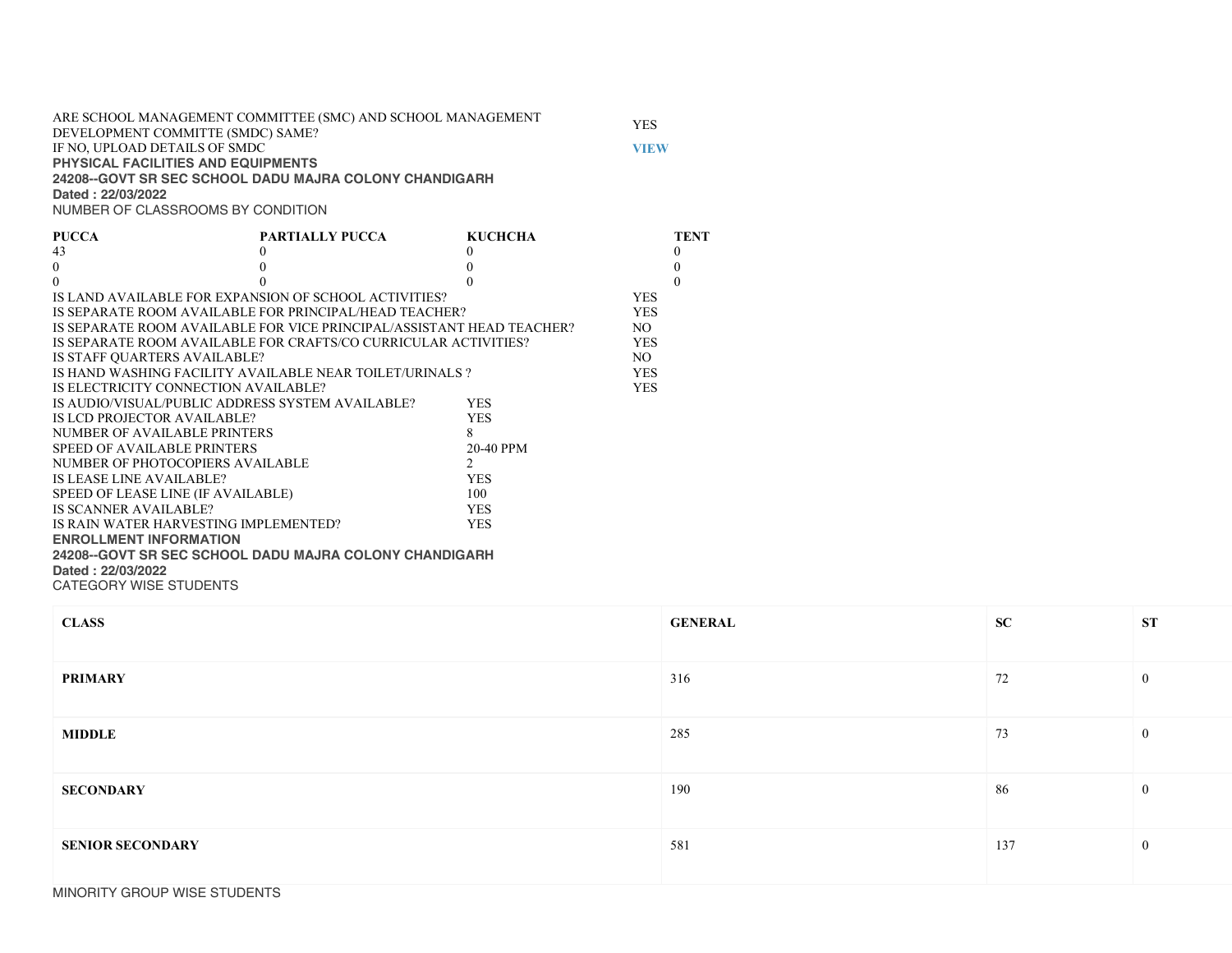| <b>CLASS</b>            | <b>MUSLIM</b> | <b>CHRISTIAN</b> | SIKH          | JAIN             |
|-------------------------|---------------|------------------|---------------|------------------|
| <b>PRIMARY</b>          | 40            |                  | 6             | $\boldsymbol{0}$ |
| <b>MIDDLE</b>           | 15            | 11               | $\rightarrow$ | $\mathbf{0}$     |
| <b>SECONDARY</b>        | 16            | $\bf{0}$         | 01            | $\boldsymbol{0}$ |
| <b>SENIOR SECONDARY</b> | 22            | $\overline{0}$   | 38            | $\mathbf{0}$     |

# CHILDREN WITH SPECIAL NEEDS

|                 | <b>CLASS</b>   VISUAL IMPAIRMENT | <b>SPEECH IMPAIRMENT</b> | <b>LOCOMOTIVE IMPAIRMENT</b> | <b>HEARING IMPAIRMENT</b> | <b>CEREBRAL PALSY</b> | <b>LEARNING DISABILITY</b> | <b>AUTIS</b> |
|-----------------|----------------------------------|--------------------------|------------------------------|---------------------------|-----------------------|----------------------------|--------------|
| $\vert 1$       |                                  |                          |                              | $\boldsymbol{0}$          |                       |                            |              |
| $\vert 2 \vert$ |                                  |                          |                              |                           |                       |                            |              |
| $\overline{3}$  |                                  |                          |                              |                           |                       |                            |              |
| $\overline{4}$  |                                  | $\mathbf{1}$             |                              |                           |                       |                            |              |
| 5 <sup>5</sup>  | $\boldsymbol{0}$                 |                          |                              |                           | $\boldsymbol{0}$      |                            |              |
| 6               | $\overline{2}$                   |                          | $\boldsymbol{0}$             |                           |                       |                            |              |
| $\boxed{7}$     | $\overline{1}$                   |                          |                              |                           |                       |                            |              |
| $8\phantom{.0}$ |                                  | $\mathbf{0}$             |                              |                           |                       |                            |              |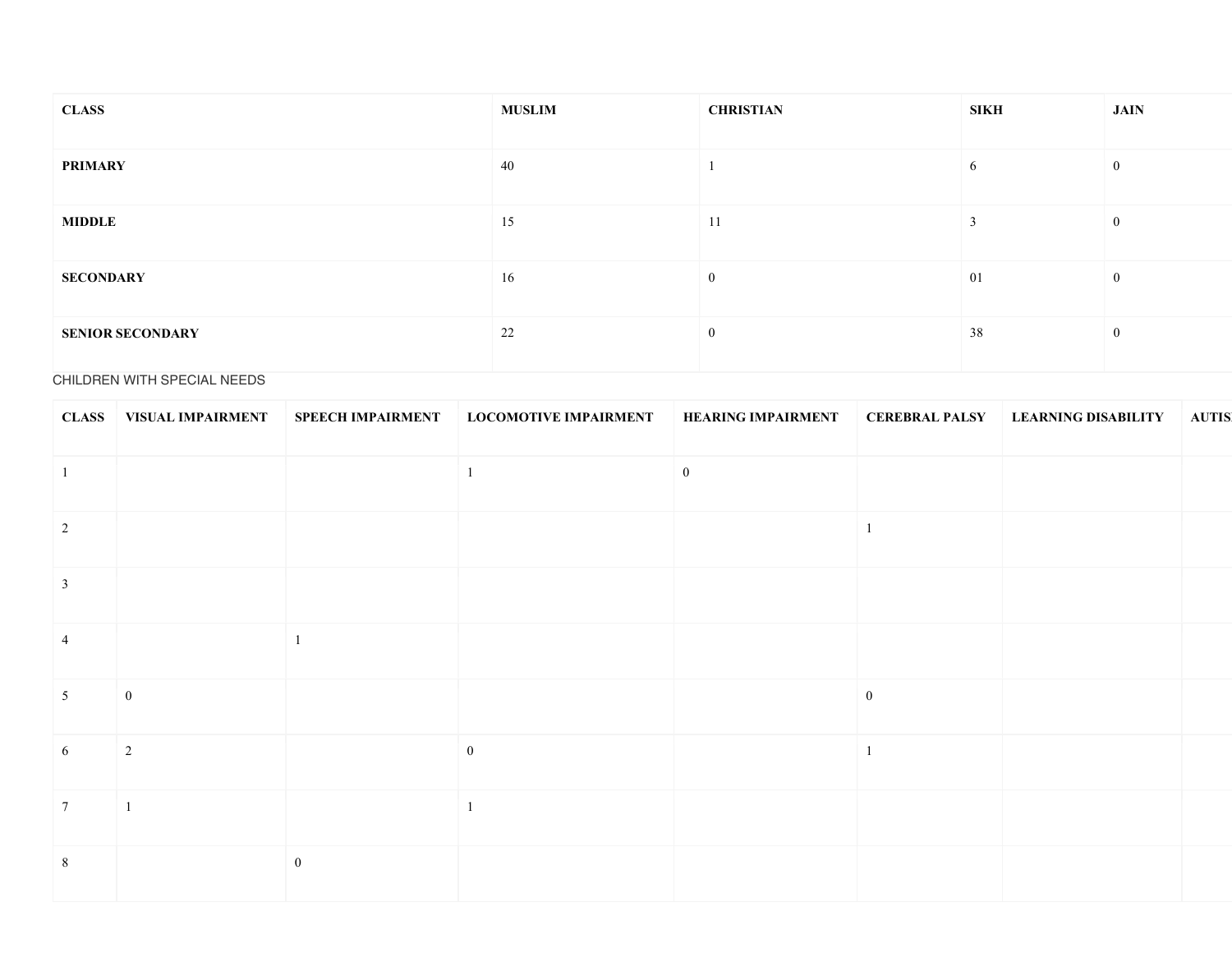| 9.   |                         |  |  |  |
|------|-------------------------|--|--|--|
| 10   | $\overline{\mathbf{3}}$ |  |  |  |
| 11   | 10                      |  |  |  |
| - 12 |                         |  |  |  |

### MID DAY MEAL INFORMATION(Only for Government and Aided Schools) 24208--GOVT SR SEC SCHOOL DADU MAJRA COLONY CHANDIGARH Dated : 25/03/2022

| STATUS OF KITCHEN SHED (If meal prepared in<br>school) |                                                                                                          |                           |                    | <b>NOT</b><br><b>AVAILABLE</b> |                      | SOURCE OF MDM(If meal not prepared in<br>school) |                               |                                   |                             | <b>CENTRAL</b><br><b>KITCHEN</b> |
|--------------------------------------------------------|----------------------------------------------------------------------------------------------------------|---------------------------|--------------------|--------------------------------|----------------------|--------------------------------------------------|-------------------------------|-----------------------------------|-----------------------------|----------------------------------|
|                                                        | <b>SPORTS INFORMATION</b><br>24208--GOVT SR SEC SCHOOL DADU MAJRA COLONY CHANDIGARH<br>Dated: 25/03/2022 |                           |                    |                                |                      |                                                  |                               |                                   |                             |                                  |
| <b>AEROBICS</b>                                        | ⊽                                                                                                        | M<br>ATHLETICS BASKETBALL | P.<br><b>CHESS</b> | ⊽<br><b>FOOTBALL</b>           | M<br><b>HANDBALL</b> | P.<br><b>JUDO</b>                                | V<br><b>KHO</b><br><b>KHO</b> | RS<br><b>SWIMMING</b>             | M<br><b>TABLE</b><br>TENNIS | ⊽<br>VOLLEYBALL                  |
|                                                        | R.<br>ARCHERY BADMINTON                                                                                  | ⊽<br><b>BOXING</b>        | ⊽                  | P.                             | M<br><b>HOCKEY</b>   | 1                                                | B                             | KABADDI SHOOTING TAEKWONDO TENNIS | R                           | YOGA                             |

DOES THE SCHOOL HAVE A MANDATORY SPORTS/GAMES PERIOD FROM CLASS 1 TO 12 EVERY DAY ? YES

## FACILITY INFORMATION

24208--GOVT SR SEC SCHOOL DADU MAJRA COLONY CHANDIGARH Dated : 25/03/2022 FACILITY PROVIDED TO PRIMARY STUDENTS

| <b>FACILITY</b>        | <b>GENERAL</b> | SC | <b>ST</b>      | <b>OBC</b> | <b>MUSLIM MINORITY</b> |
|------------------------|----------------|----|----------------|------------|------------------------|
| <b>FREE TEXT BOOKS</b> | 306            | 73 | $\bf{0}$       | $\theta$   | 26                     |
| <b>FREE UNIFORMS</b>   | 220            | 41 | $\overline{0}$ | 01         | 07                     |